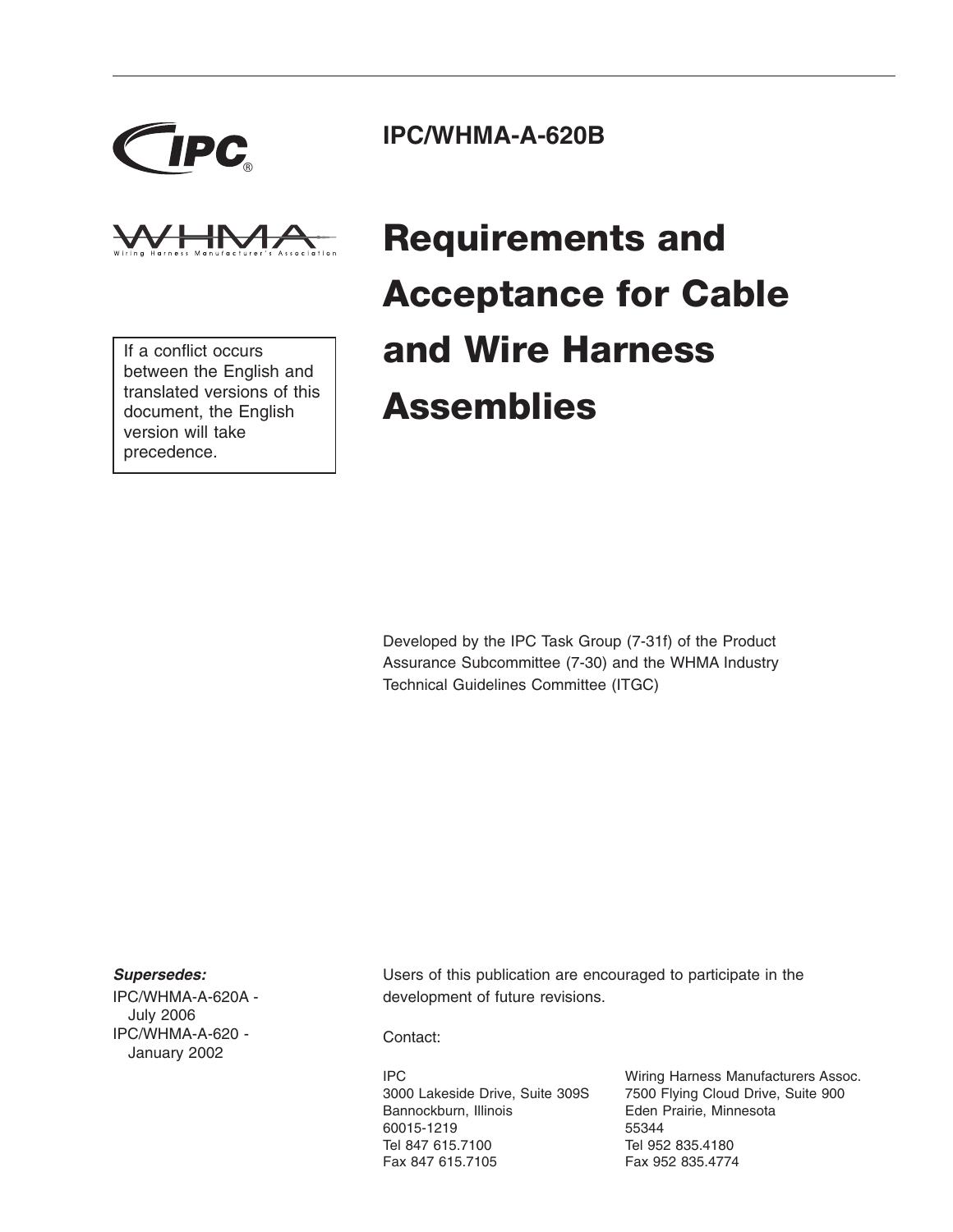### **Table of Contents**

|                  | 1.4 Measurement Units and Applications  1-2       |  |
|------------------|---------------------------------------------------|--|
|                  |                                                   |  |
|                  |                                                   |  |
|                  | 1.6 Uncommon or Specialized Designs  1-2          |  |
|                  |                                                   |  |
| 1.7.1            |                                                   |  |
| 1.7.2            |                                                   |  |
| 1.7.3            |                                                   |  |
|                  |                                                   |  |
| 1.7.4            |                                                   |  |
| 1.7.5            |                                                   |  |
| 1.7.6            |                                                   |  |
| 1.7.7            |                                                   |  |
|                  |                                                   |  |
|                  |                                                   |  |
|                  |                                                   |  |
|                  |                                                   |  |
|                  |                                                   |  |
|                  |                                                   |  |
|                  |                                                   |  |
|                  |                                                   |  |
|                  |                                                   |  |
| 1.13.1           |                                                   |  |
| 1.13.2           |                                                   |  |
| 1.13.3           |                                                   |  |
|                  |                                                   |  |
|                  |                                                   |  |
|                  |                                                   |  |
| 1.15.1           |                                                   |  |
| 1.15.2           |                                                   |  |
| 1.15.3           |                                                   |  |
| 1.15.4           |                                                   |  |
| 1.15.5           |                                                   |  |
| 1.15.6<br>1.15.7 | Product Classification Implied Relationships  1-5 |  |

| 1.17.1 |                                                       |  |
|--------|-------------------------------------------------------|--|
|        | Electrostatic Discharge (ESD) Protection  1-6<br>1.18 |  |
|        |                                                       |  |
|        |                                                       |  |
|        | 1.20.1                                                |  |
|        |                                                       |  |
|        |                                                       |  |
|        |                                                       |  |
|        |                                                       |  |
|        | 2.3 Society of Automotive Engineers (SAE)  2-1        |  |
|        | <b>2.4 American National Standards</b>                |  |
|        | 2.5 International Organization for                    |  |
|        |                                                       |  |
|        | 2.7 United States Department of Defense (DoD)  2-2    |  |
|        |                                                       |  |
|        |                                                       |  |
|        |                                                       |  |
|        | 3.2 Strand Damage and End Cuts  3-2                   |  |
|        | 3.3 Conductor Deformation/Birdcaging  3-5             |  |
|        |                                                       |  |
|        | 3.5 Insulation Damage - Stripping  3-8                |  |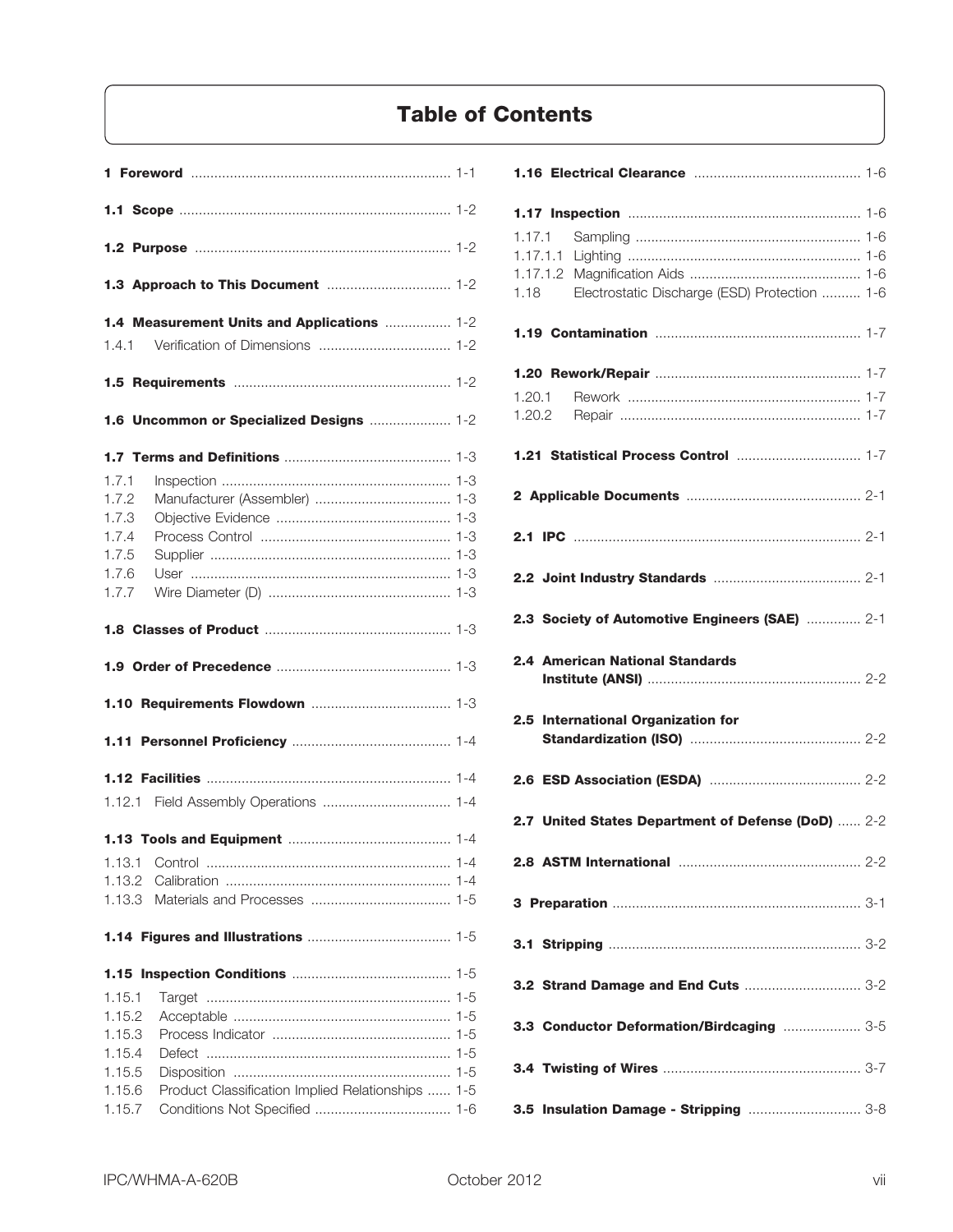|           | 4.1 Material, Components and Equipment  4-2 |  |
|-----------|---------------------------------------------|--|
| 4.1.1     |                                             |  |
| 4.1.1.1   |                                             |  |
| 4.1.1.2   |                                             |  |
| 4.1.1.3   |                                             |  |
| 4.1.1.4   |                                             |  |
| 4.1.1.5   |                                             |  |
| 4.1.2     |                                             |  |
|           |                                             |  |
| 4.2.1     |                                             |  |
| 4.2.2     |                                             |  |
| 4.2.2.1   |                                             |  |
| 4.2.2.2   |                                             |  |
| 4.2.2.2.1 |                                             |  |
| 4.2.2.2.2 |                                             |  |
|           |                                             |  |
|           |                                             |  |
| 4.3.1     |                                             |  |
| 4.3.2     |                                             |  |
| 4.3.2.1   |                                             |  |
| 4.3.2.2   | Partially Visible or Hidden Solder          |  |
|           |                                             |  |
|           | 4.4 Wire/Lead Preparation, Tinning  4-10    |  |
|           |                                             |  |
|           |                                             |  |
| 4.5.1     |                                             |  |
| 4.5.2     |                                             |  |
|           |                                             |  |
|           |                                             |  |
|           |                                             |  |
|           |                                             |  |
| 4.8.1     |                                             |  |
| 4.8.1.1   |                                             |  |
| 4.8.1.2   |                                             |  |
| 4.8.2     |                                             |  |
| 4.8.2.1   | Lead/Wire Placement - Side Route  4-24      |  |
| 4.8.2.2   | Lead/Wire Placement - Bottom and            |  |
|           |                                             |  |
| 4.8.2.3   | Lead/Wire Placement - Staked/               |  |
|           |                                             |  |
| 4.8.2.4   |                                             |  |
| 4.8.3     |                                             |  |

| 4.8.3.2 |                                                 |  |
|---------|-------------------------------------------------|--|
| 4.8.4   | Pierced/Perforated/Punched  4-33                |  |
| 4.8.4.1 |                                                 |  |
| 4.8.4.2 |                                                 |  |
| 4.8.5   |                                                 |  |
|         |                                                 |  |
| 4.8.5.1 |                                                 |  |
| 4.8.5.2 |                                                 |  |
| 4.8.6   |                                                 |  |
| 4.8.6.1 |                                                 |  |
| 4.8.6.2 |                                                 |  |
| 4.8.7   |                                                 |  |
| 4.8.8   | Lead/Wire Placement - AWG 30 and                |  |
|         |                                                 |  |
|         | 5-1 Crimp Terminations (Contacts and Lug)  5-1  |  |
|         |                                                 |  |
|         | 5-1 Stamped and Formed - Open Barrel  5-3       |  |
| 5.1.1   |                                                 |  |
| 5.1.1.1 |                                                 |  |
| 5.1.1.2 |                                                 |  |
| 5.1.2   | Insulation Clearance if No Support Crimp  5-8   |  |
| 5.1.3   |                                                 |  |
| 5.1.4   |                                                 |  |
| 5.1.5   |                                                 |  |
| 5.1.6   |                                                 |  |
|         | 5.2 Stamped and Formed - Closed Barrel  5-16    |  |
|         |                                                 |  |
| 5.2.1   |                                                 |  |
| 5.2.2   |                                                 |  |
| 5.2.3   | Conductor Crimp and Bellmouth  5-19             |  |
|         |                                                 |  |
| 5.3.1   |                                                 |  |
| 5.3.2   |                                                 |  |
| 5.3.3   |                                                 |  |
| 5.3.4   |                                                 |  |
| 5.3.5   |                                                 |  |
|         |                                                 |  |
|         |                                                 |  |
|         | 6 Insulation Displacement Connection (IDC)  6-1 |  |
|         | 6.1 Mass Termination, Flat Cable  6-2           |  |
| 6.1.1   |                                                 |  |
| 6.1.2   |                                                 |  |
| 6.1.3   | Planar Ground Plane Removal  6-4                |  |
|         |                                                 |  |
| 6.1.4   |                                                 |  |
| 6.1.5   | Connector Skew & Lateral Position  6-8          |  |
| 6.1.6   |                                                 |  |
|         |                                                 |  |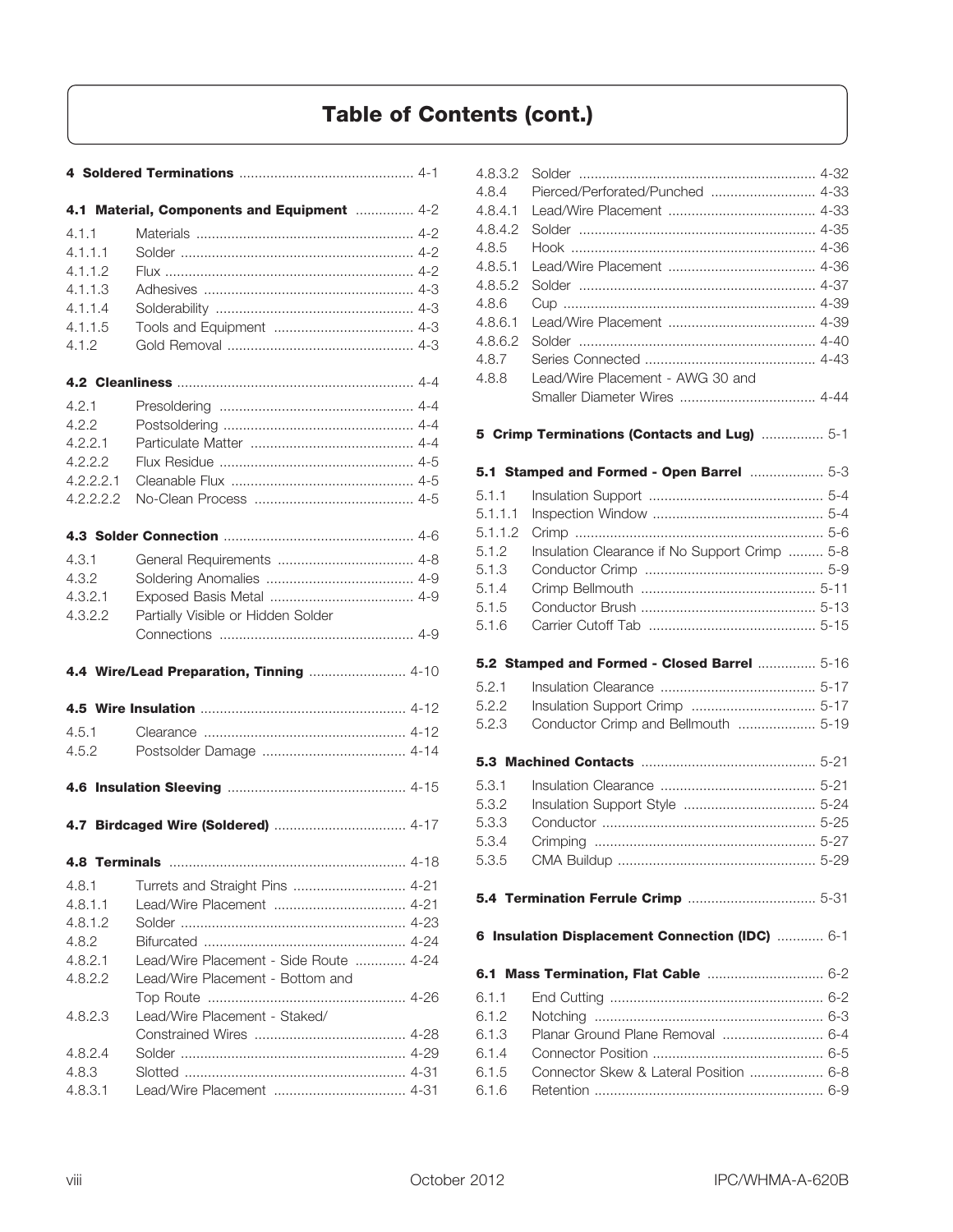| 6.2.1<br>6.2.2<br>6.2.3<br>6.2.4<br>6.2.5<br>6.2.6<br>6.2.7<br>6.2.8<br>6.2.9<br>6.2.10 | Damage in Connection Area  6-15<br>Subminiature D-Connector (Series<br>Modular Connectors (RJ Type)  6-21 |
|-----------------------------------------------------------------------------------------|-----------------------------------------------------------------------------------------------------------|
|                                                                                         |                                                                                                           |
|                                                                                         |                                                                                                           |
|                                                                                         |                                                                                                           |
|                                                                                         |                                                                                                           |
|                                                                                         |                                                                                                           |
| 8.1.1<br>8.1.2<br>8.1.3<br>8.1.4<br>8.1.4.1<br>8.1.4.2<br>8.1.5                         | Insulation Opening (Window)  8-12<br>Heat Shrinkable Solder Devices  8-13                                 |
|                                                                                         |                                                                                                           |
| 8.2.1<br>8.2.2<br>8.2.3<br>8.2.4                                                        | Wire In-Line Junction Devices                                                                             |
|                                                                                         |                                                                                                           |
|                                                                                         |                                                                                                           |
|                                                                                         |                                                                                                           |
| 9.1.1<br>9.1.2<br>9.1.3<br>9.1.4                                                        |                                                                                                           |
|                                                                                         |                                                                                                           |
| 9.2.1<br>9.2.2<br>9.2.2.1                                                               |                                                                                                           |

| 9.3.1      |                                                |  |
|------------|------------------------------------------------|--|
| 9.3.2      |                                                |  |
|            |                                                |  |
| 9.4.1      |                                                |  |
| 9.4.2      | Limits - Hard Face - Mating Surface  9-16      |  |
| 9.4.3      | Limits - Soft Face - Mating Surface or         |  |
|            |                                                |  |
| 9.4.4      |                                                |  |
|            | 9.5 Installation of Contacts and Sealing Plugs |  |
|            |                                                |  |
| 9.5.1      |                                                |  |
| 9.5.2      | Installation of Sealing Plugs  9-21            |  |
|            |                                                |  |
|            |                                                |  |
| 10.1.1     |                                                |  |
| 10.1.1.1   |                                                |  |
| 10.1.1.2   |                                                |  |
| 10.1.1.2.1 |                                                |  |
| 10.1.1.2.2 |                                                |  |
| 10.1.1.2.3 | Cracks, Flow Lines, Chill Marks                |  |
|            | (Knit Lines), or Weld Lines  10-14             |  |
| 10.1.1.2.4 |                                                |  |
| 10.1.2     |                                                |  |
| 10.1.3     |                                                |  |
| 10.1.4     |                                                |  |
| 10.1.5     | Wire Insulation, Jacket or Sleeving            |  |
|            |                                                |  |
| 10.1.6     |                                                |  |
|            | 10.2 Potting (Thermoset Molding)  10-25        |  |
| 10.2.1     |                                                |  |
|            |                                                |  |
| 10.2.3     |                                                |  |
|            | 11 Measuring Cable Assemblies and Wires  11-1  |  |
|            |                                                |  |
|            | 11.1 Measuring - Cable and Wire                |  |
|            |                                                |  |
| 11.2.1     | Reference Surfaces - Straight/                 |  |
|            |                                                |  |
| 11.2.2     | Reference Surfaces - Right-Angle               |  |
|            |                                                |  |
| 11.2.3     |                                                |  |
| 11.2.4     |                                                |  |
| 11.2.4.1   | Breakout Measurement Points  11-4              |  |
| 11.2.4.2   |                                                |  |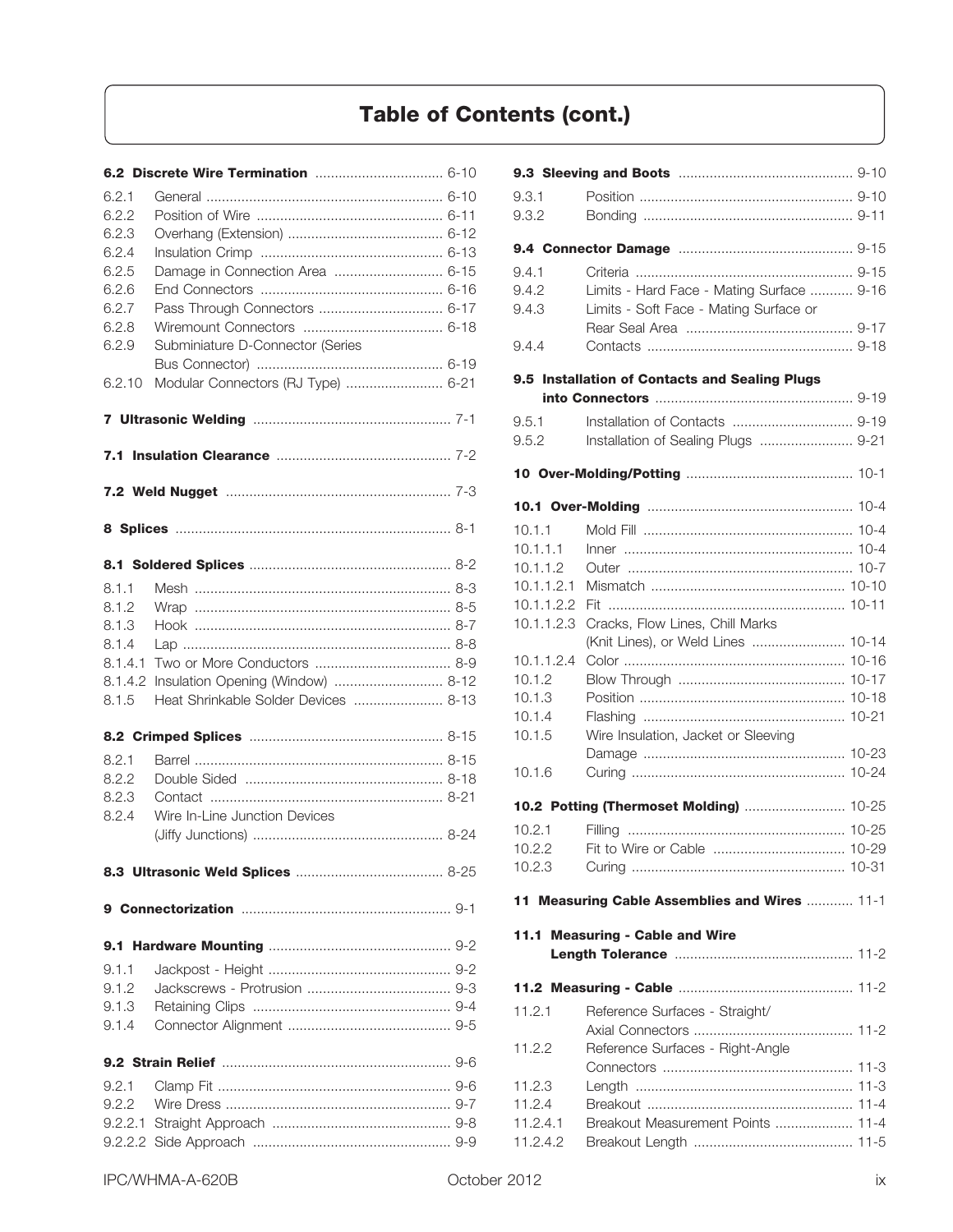|        | 11.3.1 Electrical Terminal Reference Location  11-6                                |
|--------|------------------------------------------------------------------------------------|
|        |                                                                                    |
|        |                                                                                    |
|        |                                                                                    |
|        |                                                                                    |
|        |                                                                                    |
|        |                                                                                    |
|        |                                                                                    |
|        |                                                                                    |
|        |                                                                                    |
|        |                                                                                    |
|        |                                                                                    |
|        |                                                                                    |
|        |                                                                                    |
|        |                                                                                    |
|        |                                                                                    |
|        |                                                                                    |
|        | 13 Coaxial and Biaxial Cable Assemblies  13-1                                      |
|        |                                                                                    |
|        | 13.2 Center Conductor Termination  13-4                                            |
|        |                                                                                    |
|        |                                                                                    |
|        |                                                                                    |
|        |                                                                                    |
| 13.3.1 |                                                                                    |
|        |                                                                                    |
|        | <b>13.4 Coaxial Connector- Printed Wire</b>                                        |
|        |                                                                                    |
|        | 13.5 Coaxial Connector - Center Conductor<br>Length - Right Angle Connector  13-12 |
|        | 13.6 Coaxial Connector - Center Conductor                                          |
|        |                                                                                    |
|        | 13.7 Coaxial Connector - Terminal Cover  13-16                                     |
| 13.7.1 |                                                                                    |

| 13.8.1             | Clamped Ground Rings  13-18                                                          |  |
|--------------------|--------------------------------------------------------------------------------------|--|
| 13.8.2             |                                                                                      |  |
|                    |                                                                                      |  |
|                    |                                                                                      |  |
| 13.9.1             |                                                                                      |  |
| 13.9.2             |                                                                                      |  |
|                    |                                                                                      |  |
|                    |                                                                                      |  |
| 13.10.1<br>13.10.2 | Bending and Deformation  13-24                                                       |  |
| 13.10.2.1          |                                                                                      |  |
| 13.10.2.2          |                                                                                      |  |
| 13.10.3            |                                                                                      |  |
| 13.10.4            | Dielectric Cleanliness  13-32                                                        |  |
| 13.10.5            |                                                                                      |  |
| 13.10.5.1          |                                                                                      |  |
| 13.10.5.2          |                                                                                      |  |
| 13.10.6            |                                                                                      |  |
|                    |                                                                                      |  |
|                    | 13.11 Swage-Type Connector  13-38                                                    |  |
|                    |                                                                                      |  |
|                    | 13.12 Soldering and Stripping of Biaxial/<br><b>Multi-Axial Shielded Wire  13-39</b> |  |
|                    |                                                                                      |  |
| 13.12.1            | Jacket and Tip Installation  13-39                                                   |  |
| 13.12.2            |                                                                                      |  |
|                    |                                                                                      |  |
|                    |                                                                                      |  |
|                    | 14.1 Tie Wrap/Lacing Application  14-2                                               |  |
| 14.1.1             |                                                                                      |  |
| 14.1.2             |                                                                                      |  |
| 14.1.3             |                                                                                      |  |
|                    |                                                                                      |  |
|                    |                                                                                      |  |
| 14.2.1             |                                                                                      |  |
| 14.2.2             |                                                                                      |  |
|                    |                                                                                      |  |
| 14.3.1             |                                                                                      |  |
| 14.3.2             |                                                                                      |  |
| 14.3.3             |                                                                                      |  |
| 14.3.4             | Unused Wire Termination  14-16                                                       |  |
| 14.3.4.1           |                                                                                      |  |
| 14.3.4.2           |                                                                                      |  |
| 14.3.5             | Ties over Splices and Ferrules  14-17                                                |  |
|                    |                                                                                      |  |
|                    |                                                                                      |  |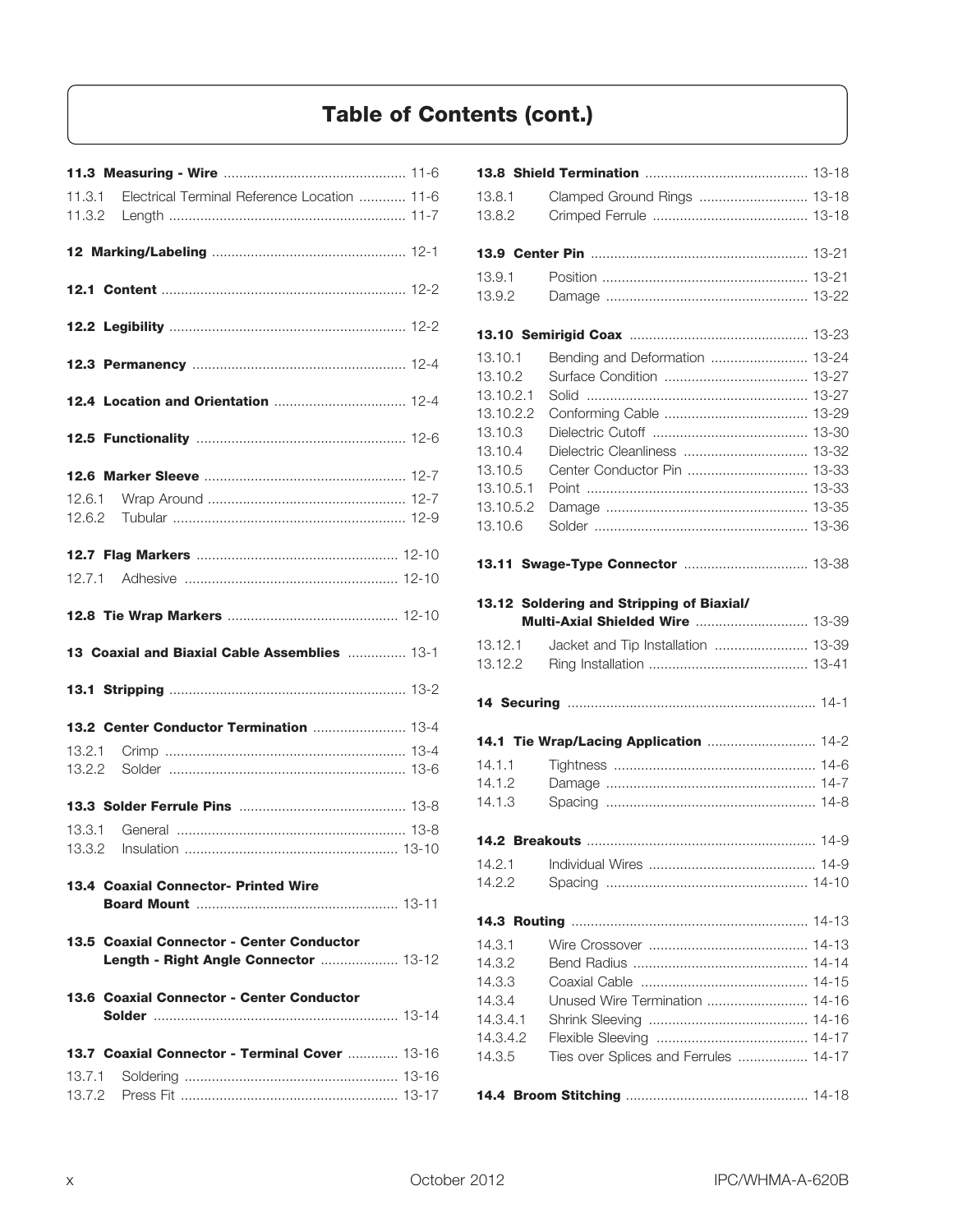|            | 15 Harness/Cable Electrical Shielding  15-1           |  |
|------------|-------------------------------------------------------|--|
|            |                                                       |  |
| 15.1.1     |                                                       |  |
| 15.1.2     |                                                       |  |
|            |                                                       |  |
|            |                                                       |  |
| 15.2.1     |                                                       |  |
| 15.2.1.1   |                                                       |  |
| 15.2.1.1.1 |                                                       |  |
| 15.2.1.1.2 |                                                       |  |
| 15.2.1.2   |                                                       |  |
| 15.2.1.2.1 |                                                       |  |
| 15.2.1.2.2 |                                                       |  |
| 15.2.1.3   |                                                       |  |
| 15.2.1.4   | Common Ground Point  15-13                            |  |
|            |                                                       |  |
| 15.2.2     | No Shield Jumper Wire  15-14                          |  |
| 15.2.2.1   | Shield Not Folded Back  15-14                         |  |
| 15.2.2.2   |                                                       |  |
|            | 15.3 Shield Termination - Connector  15-16            |  |
| 15.3.1     |                                                       |  |
| 15.3.2     |                                                       |  |
| 15.3.3     | Shield Jumper Wire Attachment  15-20                  |  |
| 15.3.4     |                                                       |  |
|            | 15.4 Shield Termination - Splicing Prewoven  15-21    |  |
| 15.4.1     |                                                       |  |
| 15.4.2     |                                                       |  |
|            |                                                       |  |
|            | 15.5 Tapes - Barrier and Conductive,                  |  |
|            |                                                       |  |
|            |                                                       |  |
|            | 15.7 Shrink Tubing - Conductive Lined  15-26          |  |
|            |                                                       |  |
|            | 16 Cable/Wire Harness Protective Coverings  16-1      |  |
|            |                                                       |  |
| 16.1.1     |                                                       |  |
| 16.1.2     |                                                       |  |
|            |                                                       |  |
| 16.2.1     |                                                       |  |
|            | 16.3 Spiral Plastic Wrap (Spiral Wrap Sleeving)  16-7 |  |
|            | 16.4 Wire Loom Tubing - Split and Unsplit  16-8       |  |

|        | 16.5 Tapes, Adhesive and Nonadhesive  16-8 |
|--------|--------------------------------------------|
|        |                                            |
|        |                                            |
|        |                                            |
| 17.2.1 |                                            |
| 17.2.2 |                                            |
| 17.2.3 |                                            |
| 17.2.4 | High Voltage Applications  17-11           |
|        | 17.3 Wire/Harness Installation  17-12      |
| 17.3.1 |                                            |
| 17.3.2 |                                            |
| 17.3.3 |                                            |
| 17.3.4 |                                            |
| 17.3.5 |                                            |
|        |                                            |
|        |                                            |
|        |                                            |
|        | 18.3 End Tails, Insulation Wrap  18-4      |
|        |                                            |
|        |                                            |
|        |                                            |
|        |                                            |
|        |                                            |
|        | 18.9 Solderless Wrap - Damage  18-12       |
| 18.9.1 |                                            |
| 18.9.2 |                                            |
|        |                                            |
|        |                                            |
|        | 19.2 Testing After Rework or Repair  19-2  |
|        |                                            |
|        |                                            |
|        |                                            |
| 19.4.1 |                                            |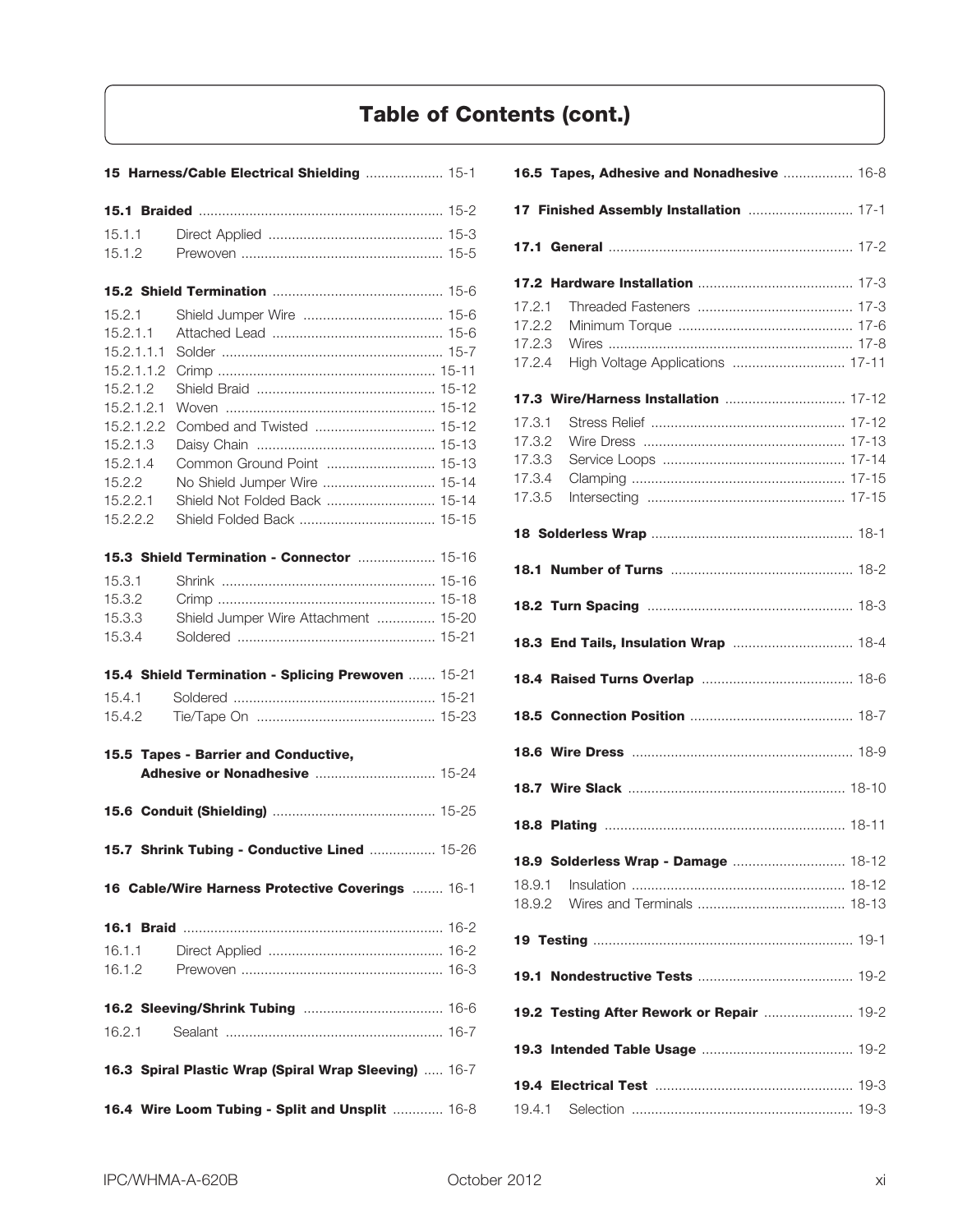| 19.5.1   |                                                          |
|----------|----------------------------------------------------------|
| 19.5.2   |                                                          |
| 19.5.3   | Dielectric Withstanding Voltage (DWV)  19-6              |
| 19.5.4   | Insulation Resistance (IR)  19-7                         |
| 19.5.5   | Voltage Standing Wave Ratio (VSWR)  19-8                 |
| 19.5.6   |                                                          |
| 19.5.7   |                                                          |
| 19.5.8   |                                                          |
|          |                                                          |
| 19.6.1   |                                                          |
|          | 19.7 Mechanical Test Methods  19-11                      |
| 19.7.1   | Crimp Height (Dimensional Analysis)  19-11               |
| 19.7.1.1 |                                                          |
| 19.7.2   |                                                          |
| 19.7.2.1 | Without Documented Process Control  19-14                |
| 19.7.3   |                                                          |
| 19.7.4   | Crimp Tool Qualification  19-17                          |
| 19.7.5   | Contact Retention Verification  19-17                    |
| 19.7.6   | RF Connector Shield Pull Force (Tensile)  19-18          |
| 19.7.7   | RF Connector Shield Ferrule Torsion  19-19               |
| 19.7.8   |                                                          |
|          |                                                          |
|          | Appendix B Reproducible Test Tables  B-1                 |
|          |                                                          |
|          |                                                          |
|          |                                                          |
|          | Table 3-1 Allowable Strand Damage  3-4                   |
|          | Table 4-1 Terminal Lead/Wire Placement  4-18             |
|          |                                                          |
|          | <b>Table 4-2 Turret and Straight Pin Terminal</b>        |
|          | <b>Table 4-3 Bifurcated Terminal Lead/Wire</b>           |
|          | <b>Table 4-4 Bifurcated Terminal Lead/Wire</b>           |
|          | <b>Table 4-5 Pierced or Perforated Terminal</b>          |
|          | <b>Table 4-6 Hook Terminal Lead/Wire Placement  4-36</b> |

| Table 11-1 Cable/Wire Length Measurement                                                   |
|--------------------------------------------------------------------------------------------|
| Table 13-1 Coaxial and Biaxial Shield and<br>Center Conductor Damage  13-2                 |
| Table 13-2 Semirigid Coax Deformation  13-25                                               |
|                                                                                            |
| <b>Table 14-1 Minimum Bend Radius</b>                                                      |
| Table 18-1 Minimum Turns of Bare Wire  18-2                                                |
| Table 19-1 Electrical Test Requirements  19-3                                              |
| <b>Table 19-2 Continuity Test Minimum</b>                                                  |
| Table 19-3 Shorts Test (low voltage isolation)                                             |
| Table 19-4 Dielectric Withstanding Voltage Test<br><b>(DWV) Minimum Requirements  19-6</b> |
| Table 19-5 Insulation Resistance (IR) Test<br>Minimum Requirements  19-7                   |
| Table 19-6 Voltage Standing Wave Ratio (VSWR)                                              |
| <b>Table 19-7 Insertion Loss Test Parameters  19-8</b>                                     |
| <b>Table 19-8 Reflection Coefficient Test</b>                                              |
| Table 19-9 Mechanical Test Requirements  19-10                                             |
| Table 19-10 Crimp Height Testing  19-11                                                    |
| <b>Table 19-11 Pull Force Testing Minimum</b>                                              |
| Table 19-12 Pull Test Force Values  19-15                                                  |
| <b>Table 19-13 Pull Test Force Values (Classes</b><br>1 & 2) For UL, Mil, SAE, IEC, GM     |
| Table 19-14 RF Connector Shield Pull                                                       |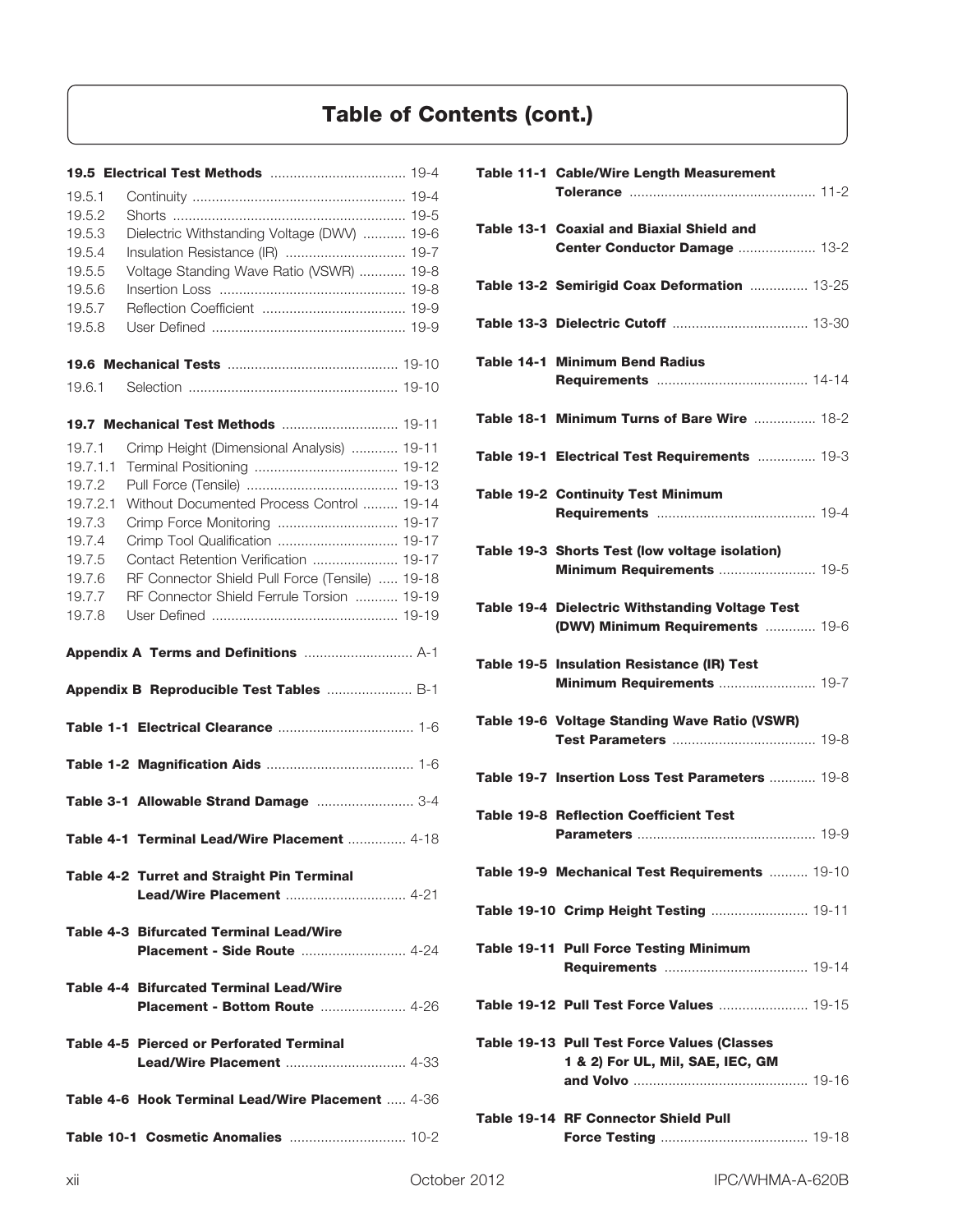### **Foreword**

The following topics are addressed in this section:

- **1.1 Scope**
- **1.2 Purpose**
- **1.3 Approach to This Document**

#### **1.4 Measurement Units and Applications**

- 1.4.1 Verification of Dimensions
- **1.5 Requirements**
- **1.6 Uncommon or Specialized Designs**

#### **1.7 Terms and Definitions**

- 1.7.1 Inspection
- 1.7.2 Manufacturer (Assembler)
- 1.7.3 Objective Evidence
- 1.7.4 Process Control
- 1.7.5 Supplier
- 1.7.6 User
- 1.7.7 Wire Diameter (D)

#### **1.8 Classes of Product**

- **1.9 Order of Precedence**
- **1.10 Requirements Flowdown**
- **1.11 Personnel Proficiency**

#### **1.12 Facilities**

1.12.1 Field Assembly Operations

#### **1.13 Tools and Equipment**

- 1.13.1 Control
- 1.13.2 Calibration
- 1.13.3 Materials and Processes

### **1.14 Figures and Illustrations 1.15 Inspection Conditions**

- 1.15.1 Target
- 1.15.2 Acceptable
- 1.15.3 Process Indicator
- 1.15.4 Defect
- 1.15.5 Disposition
- 1.15.6 Product Classification Implied Relationships
- 1.15.7 Conditions Not Specified

#### **1.16 Electrical Clearance**

#### **1.17 Inspection**

1.17.1 Sampling 1.17.1.1 Lighting 1.17.1.2 Magnification Aids

#### **1.18 Electrostatic Discharge (ESD) Protection**

#### **1.19 Contamination**

#### **1.20 Rework/Repair**

1.20.1 Rework 1.20.2 Repair

#### **1.21 Statistical Process Control**